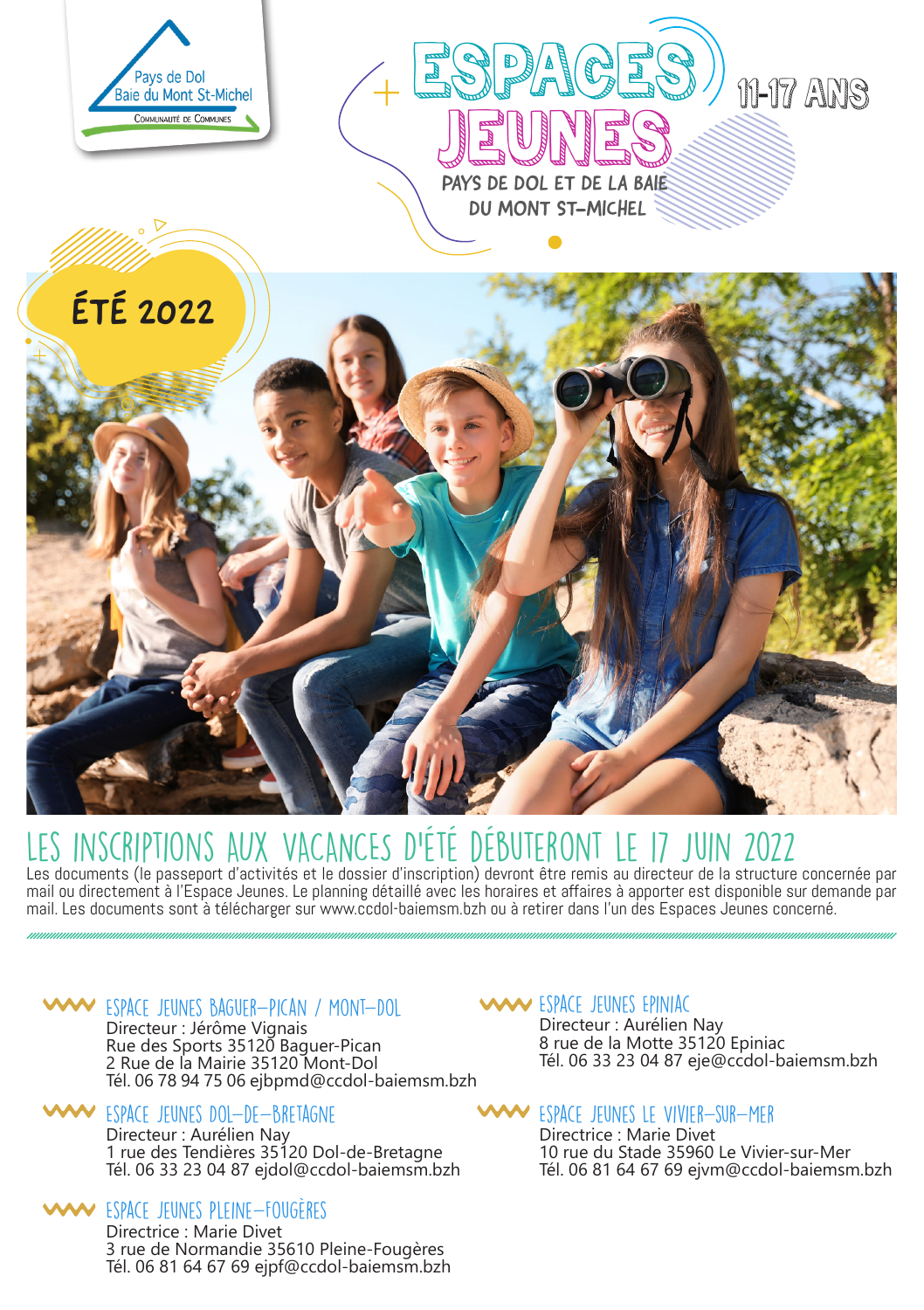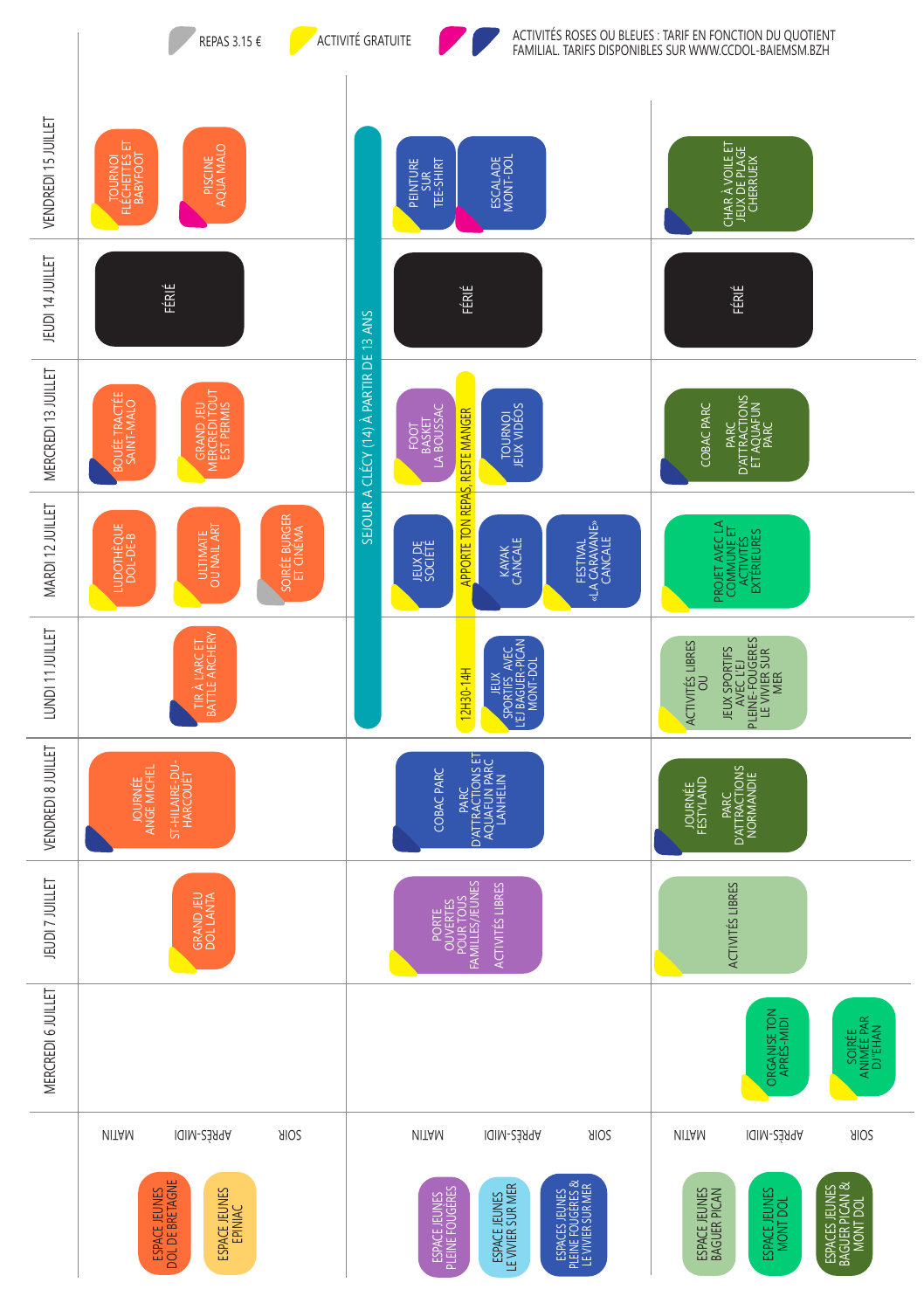



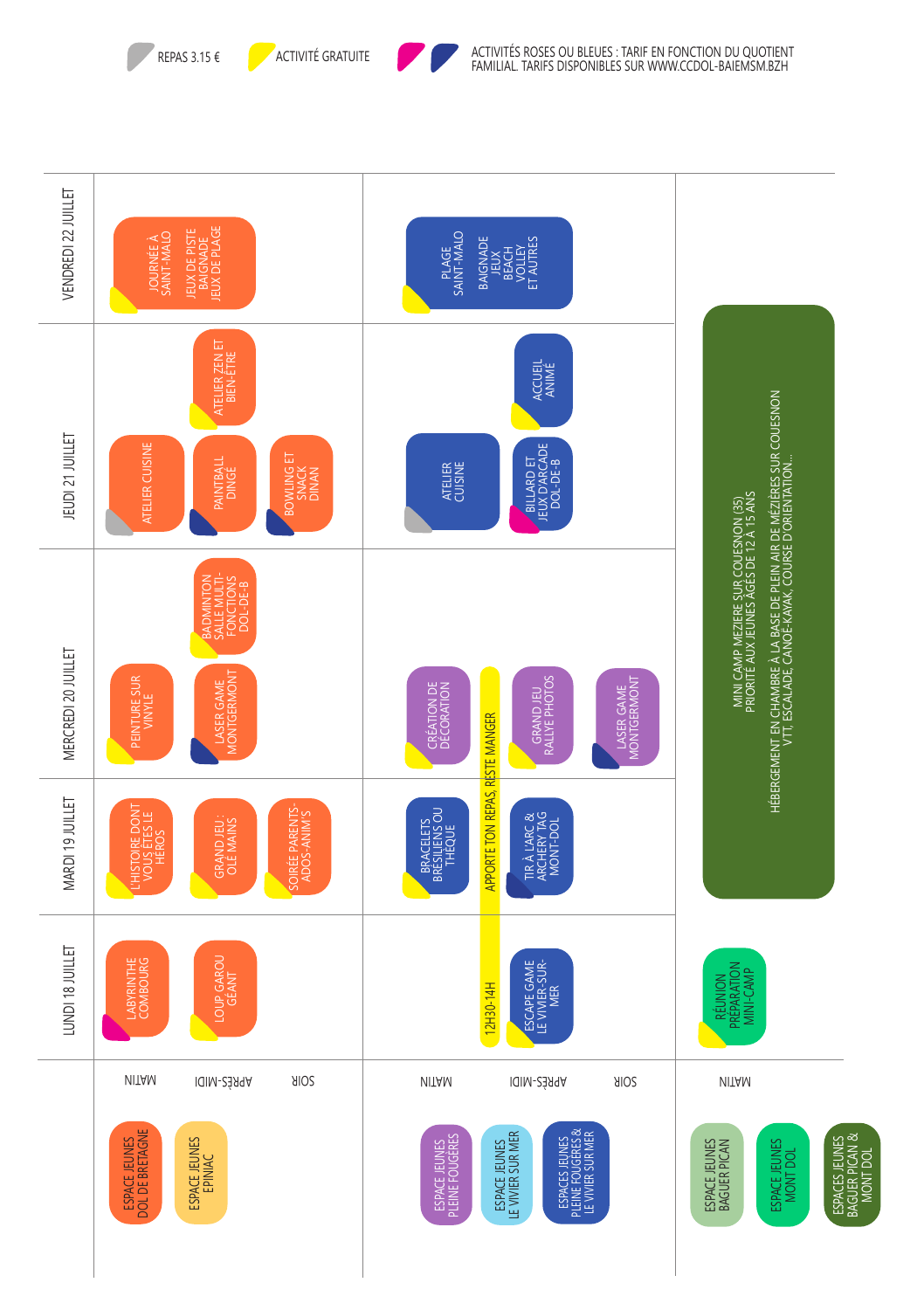

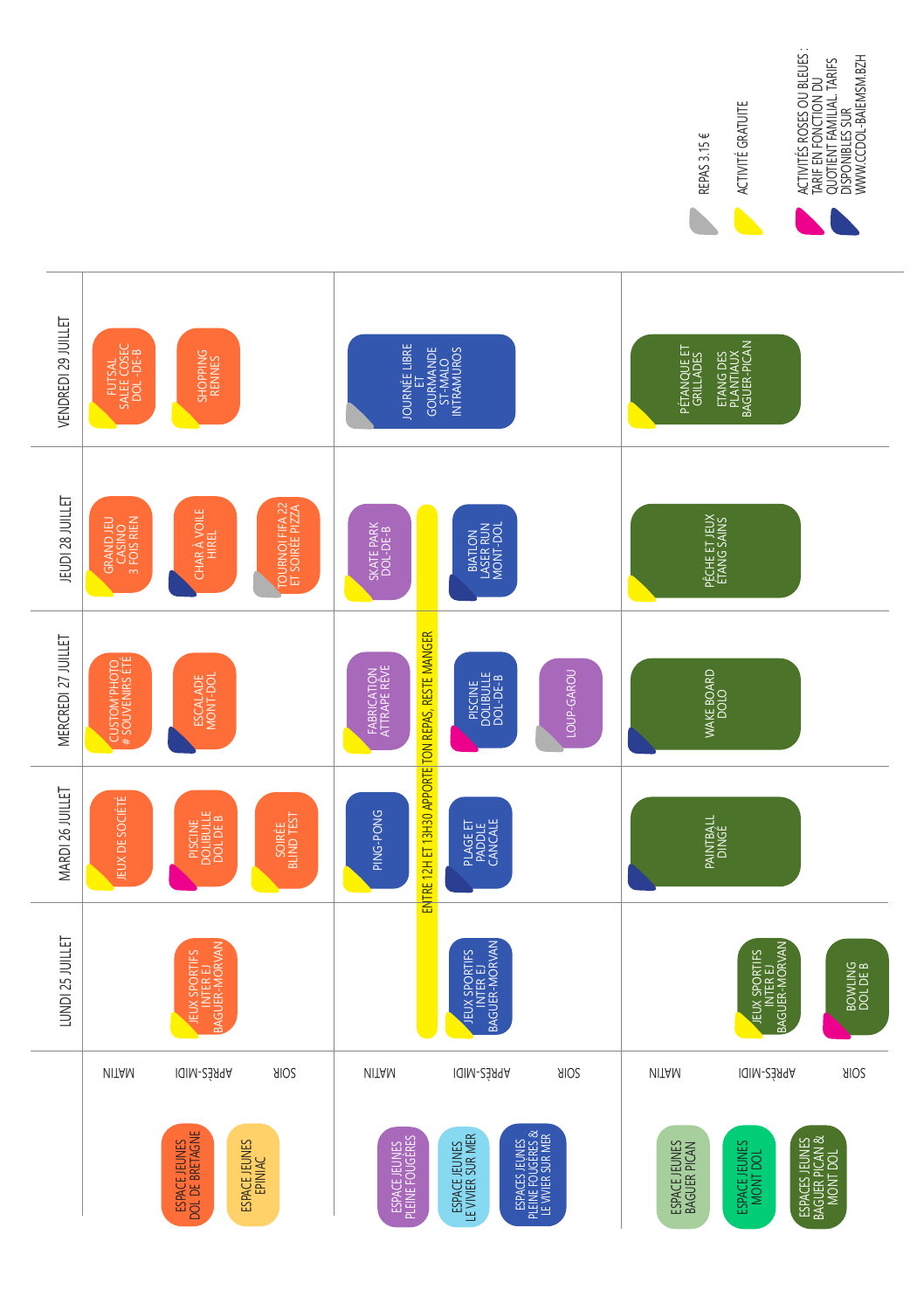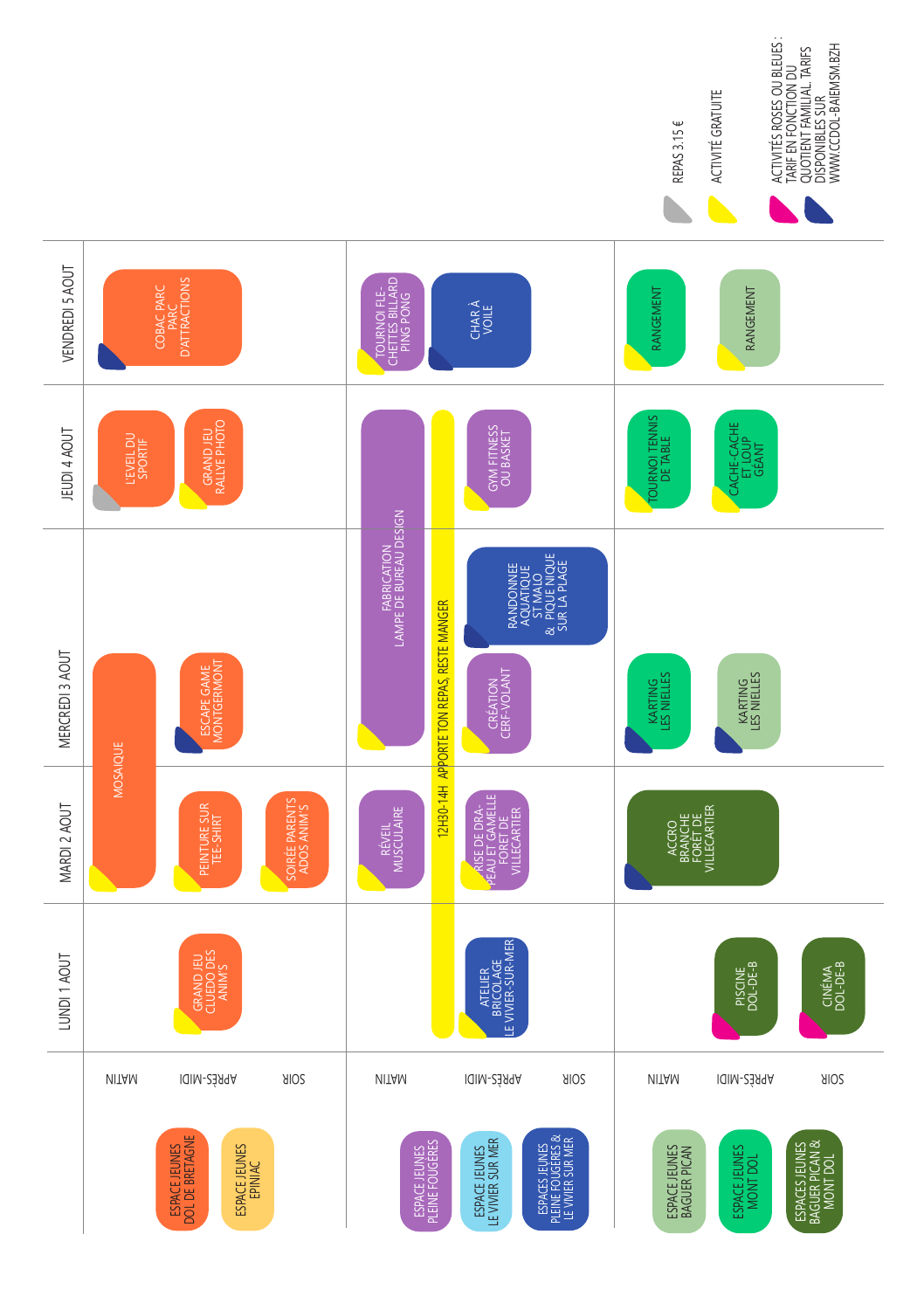

TARIF EN FONCTION DU

ACTIVITÉ GRATUITE

ACTIVITÉ GRATUITE REPAS 3.15 €

ACTIVITÉS ROSES OU BLEUES :<br>TARIF EN FONCTION DU<br>QUOTIENT FAMILIAL TARIFS<br>DISPONIBLES SUR<br>WWW.CCDOL-BAIEMSM.BZH ACTIVITÉS ROSES OU BLEUES : QUOTIENT FAMILIAL. TARIFS WWW.CCDOL-BAIEMSM.BZH DISPONIBLES SUR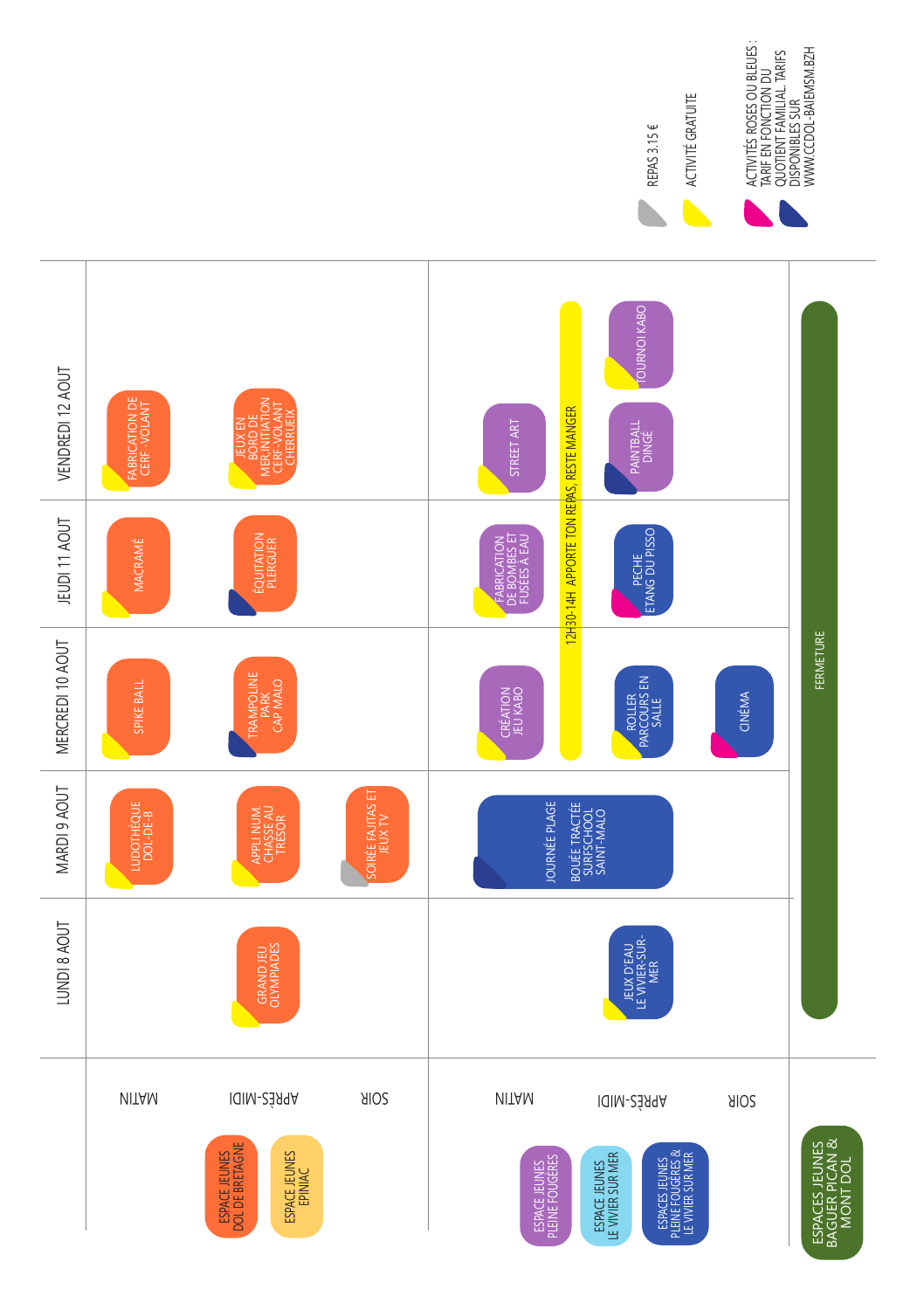